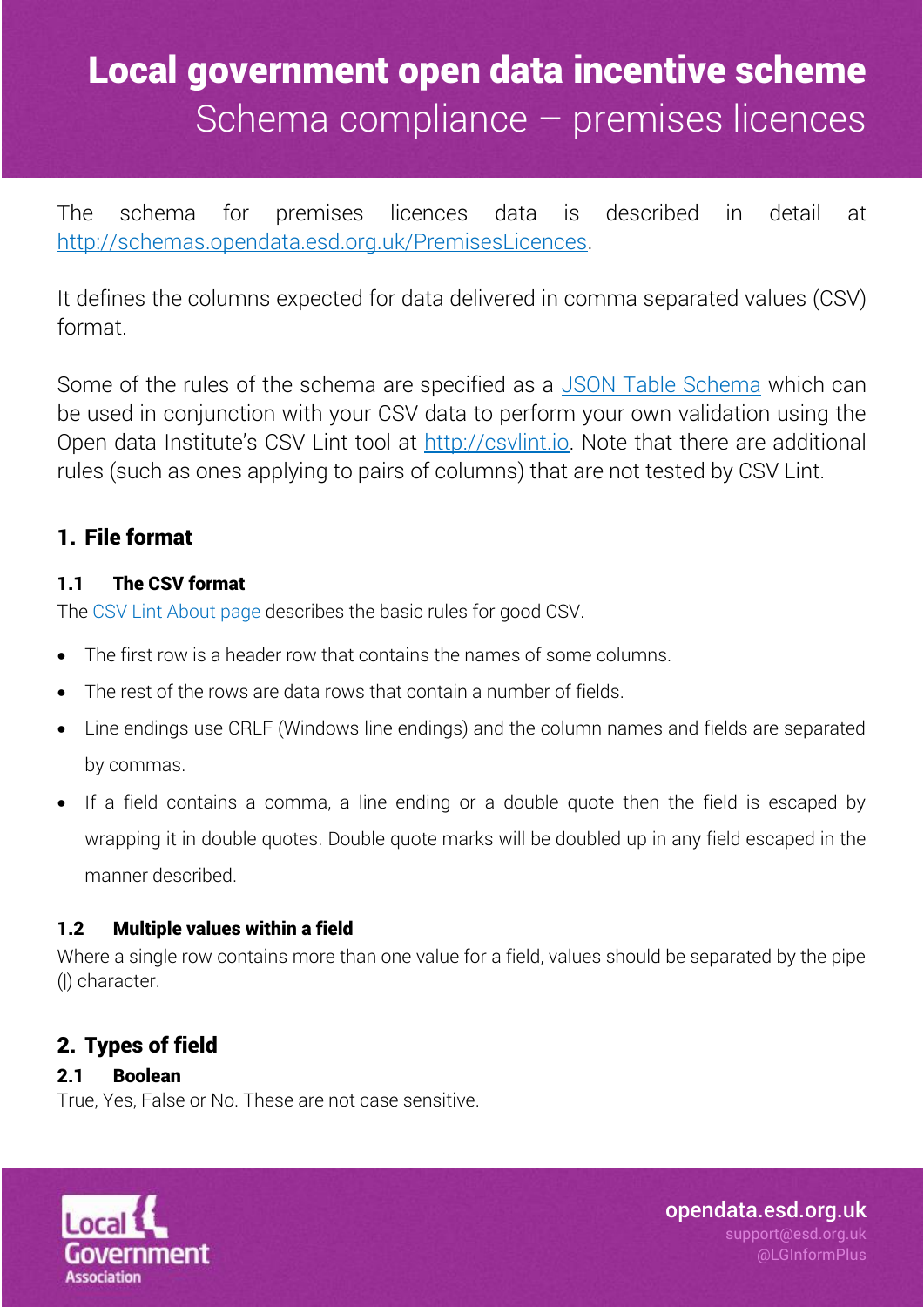#### 2.2 Date

A date in the format dd/mm/yyyy. If time is included, this will be ignored.

#### 2.3 Encoded list

Encoded lists are fixed sets of labels from which you select one or more values to populate a field.

For example, the 'Decision' field must be null or take one of the following values.

- Approve
- Refuse
- Split
- Withdrawn
- Prior not required
- Prior granted
- Prior refused
- Prior refused permission required

Capitalisation does not have to match, but any other variances from the encoded list specified will result in your data not being valid.

#### 2.4 Number

A number, which may or may not have decimal places, except where stated otherwise. Note that zero is considered as a value that is distinguished from a null (or absent) value.

#### 2.5 String

A single line of alphabetic and/or numeric characters.

#### 2.6 Text

One or more lines of text. Multiple lines can be delimited by carriage return and line feed characters. If these characters are used, the entire field value must be enclosed in quotes.

### 2.7 URI

Uniform resource identifier. URIs are always followed by a string field giving the label of the applicable URI.

URIs are machine readable codes that precisely identify things, like local authorities, wards, or

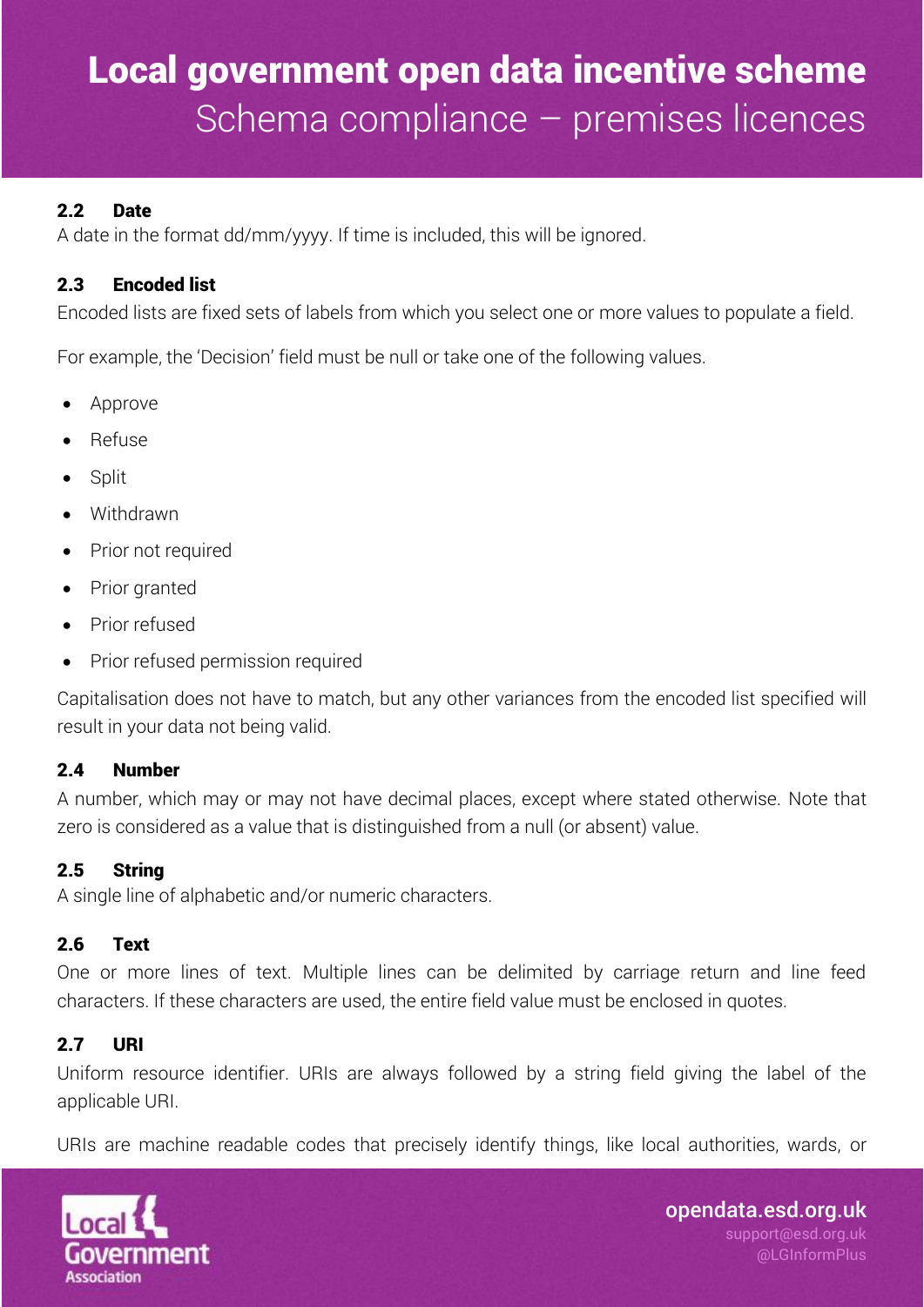types of service. URIs commonly used in UK local government can be looked up from this page: [http://uris.opendata.esd.org.uk.](http://uris.opendata.esd.org.uk/)

The schema for premises licences references URIs for the following values.

- Organisation  $-$  to whom the data belongs.
- $\bullet$  ServiceType the type of planning application.
- EntertainmentType types defined on the standard application form, e.g. Plays, Films, Live music.
- GeoArea ward or natural neighbourhood.

Councils are asked to provide relevant URIs or text labels from which URIs can be derived.

If you specify a URI, you can use any local label you choose. If you *only* provide a label, we need to be able to convert that to a URI.

For example, the URI for an entertainment type of 'Performance of dance' is [http://id.esd.org.uk/entertainment/7.](http://id.esd.org.uk/entertainment/7)

To comply with the schema you need to define the EntertainmentTypeLabel as 'Performance of dance' and can optionally give the URI as [http://id.esd.org.uk/entertainment/7.](http://id.esd.org.uk/entertainment/7)

If you give no URI and use a different label locally (such as 'Dancing') you can continue to use that label in your data if you register it as corresponding with the official URI. To do this, [sign in](https://signin.esd.org.uk/index.html?app=default) and add a mapping for your council from the [URIs page.](http://uris.opendata.esd.org.uk/) Note that you can only use your local label for one URI within the applicable URI set.

The ESD team will add common alternative labels for anyone to use instead of official URI labels. [Ask them](mailto:Support@esd.org.uk?subject=Incentive%20scheme%20local%20URI%20labels) if you are unsure of how to apply your own labels.

People consuming data are given a web method [\(see here\)](http://uris.opendata.esd.org.uk/developers) to allow labels to be converted to URIs so data from all councils uses a single set of references.

## 3. Cardinality

Cardinality gives the number of values that may be present in a field for one row. Cardinality will be one of the following.

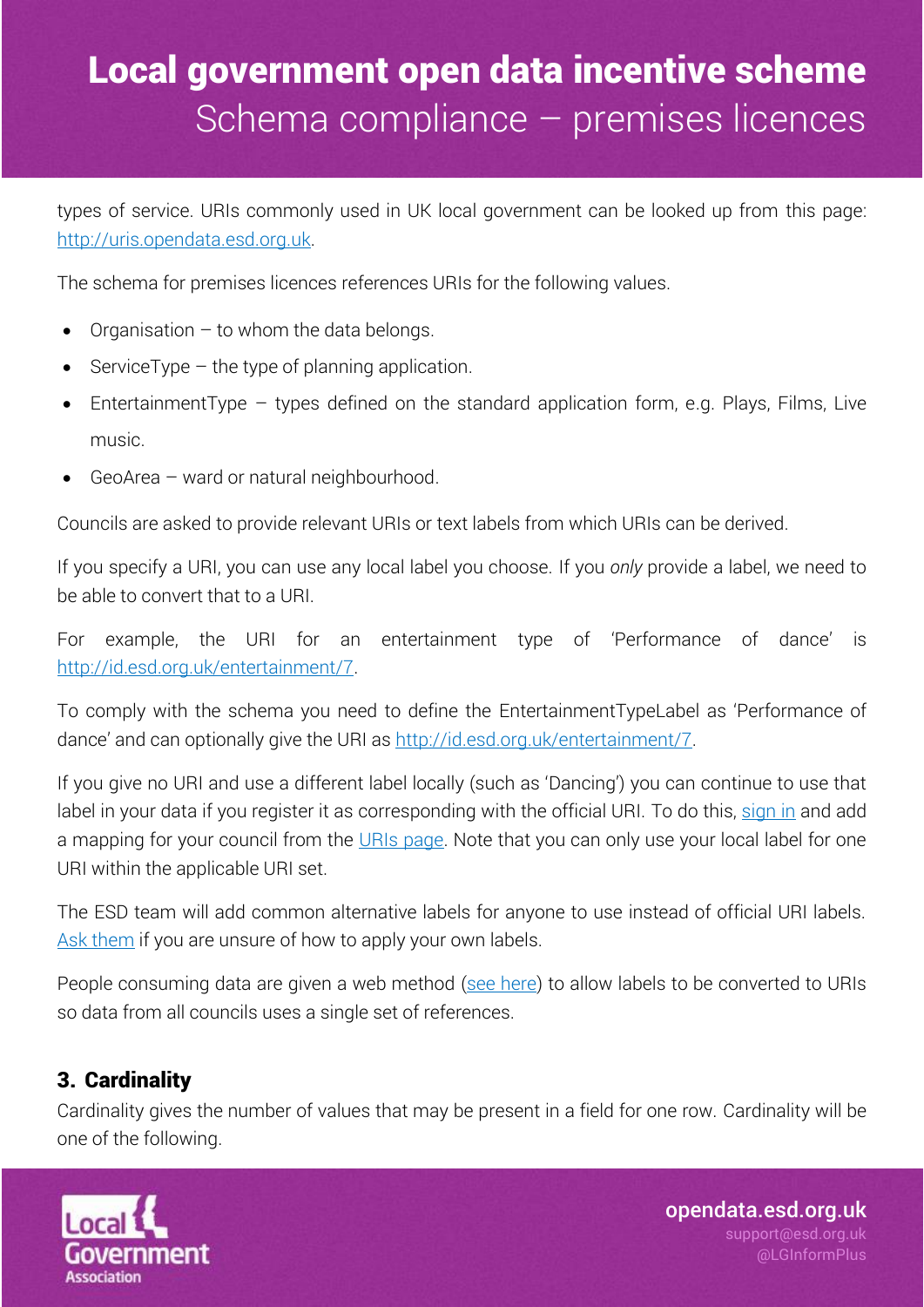- $0.1$  zero or one values.
- $0.\infty$  any number of values.
- 0..8 any number of values to a maximum of eight.
- 1 one and only one value.
- 1..∞.- at least one value.

If the field allows zero values, a null value is accepted. Null is represented by an empty field and NOT by the string "null" or "N/A". Any field with a cardinality of 0..1, 0..∞ or 0..8 is therefore optional and can be left blank.

### 4. Fields

The fields required by the 'Premises licences' schema are as given below. Many fields are optional, but included here so that they have the same name across all councils that want to use them. Fields 8 to 15 and 20 to 30 (as numbered in the table below) are required to be completed by the applicant on the submitted [premises licence application form.](https://www.gov.uk/government/publications/premises-licence-application--2) Other fields will contain information supplied by the authority processing the application.

| Column          |                    |             |     |                                                                                                                                                                                                                                                                     |
|-----------------|--------------------|-------------|-----|---------------------------------------------------------------------------------------------------------------------------------------------------------------------------------------------------------------------------------------------------------------------|
| number          | Column name        | <b>Type</b> |     | Cardinality Notes on column                                                                                                                                                                                                                                         |
|                 | <b>ExtractDate</b> | Date        |     | The date that the data was last extracted from its source database.                                                                                                                                                                                                 |
| $\overline{2}$  | OrganisationURI    | URI         | 0.1 | URI from OpenDataCommunities of organisation (e.g. local authority)<br>responsible for the case.                                                                                                                                                                    |
| 3               | OrganisationLabel  | String      |     | Label of the above URI.                                                                                                                                                                                                                                             |
| $\overline{4}$  | CaseReference      | String      | 0.1 | Licence number - Number allocated to licence when issued. OR case<br>reference where the licence application is under consideration or refused.<br>Null before issued. The same licence might apply to multiple entries to give a<br>history.                       |
| 5               | CaseDate           | Date        | 0.1 | Licence issue date or case date for applications under consideration or<br>refused. May start by being null.                                                                                                                                                        |
| $6\phantom{1}6$ | ServiceTypeURI     | URI         | 0.1 | Premises related licence type. One of the following.<br>http://id.esd.org.uk/service/860 - Premises licence<br>$\bullet$<br>http://id.esd.org.uk/service/646 - Club premises certificate<br>$\bullet$<br>http://id.esd.org.uk/service/1071 - Temporary event notice |
| $\overline{7}$  | ServiceTypeLabel   | String      |     | Label of the above URI.                                                                                                                                                                                                                                             |
| 8               | PremisesName       | String      | 0.1 | Name of licenced premises.                                                                                                                                                                                                                                          |
| ${\mathsf g}$   | LocationText       | Text        |     | Location/address of the premises.                                                                                                                                                                                                                                   |
| 10              | Postcode           | String      | 0.1 | Only null if premises have no post code (e.g. field for an event).                                                                                                                                                                                                  |



opendata.esd.org.uk

support@esd.org.uk @LGInformPlus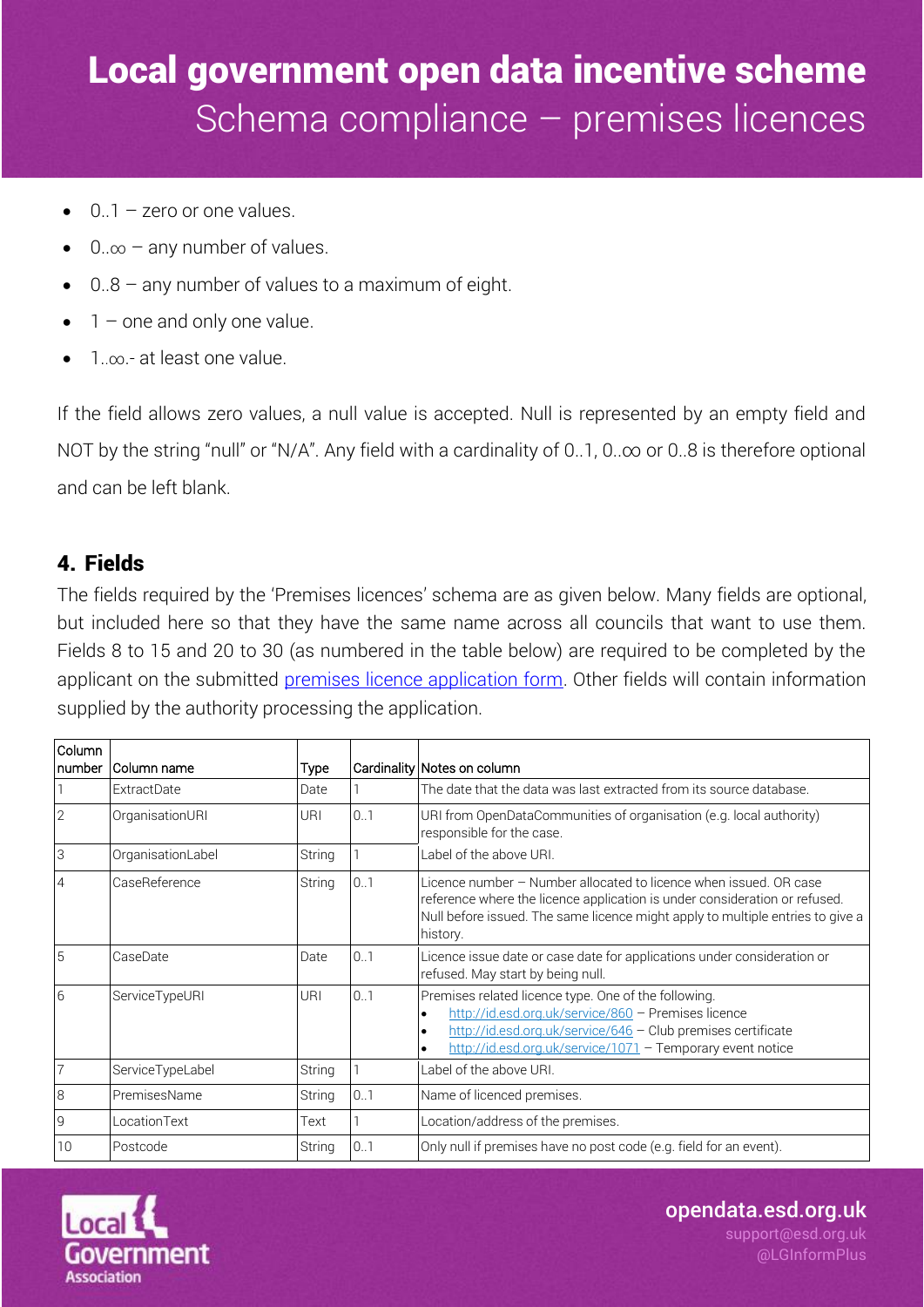| 11     | EntertainmentTypeURI   | URI                    | 0.8         | All applicable entertainment activities defined on application form.<br>http://id.esd.org.uk/entertainment/4 - Boxing or wrestling<br>$\bullet$<br>http://id.esd.org.uk/entertainment/2 - Films<br>$\bullet$<br>http://id.esd.org.uk/entertainment/3 - Indoor sporting events<br>$\bullet$<br>http://id.esd.org.uk/entertainment/5 - Live music<br>$\bullet$<br>http://id.esd.org.uk/entertainment/7 - Performances of dance<br>$\bullet$<br>http://id.esd.org.uk/entertainment/6 - Recorded music<br>$\bullet$<br>http://id.esd.org.uk/entertainment/1 - Plays<br>$\bullet$<br>http://id.esd.org.uk/entertainment/8 - Similar to music or dance                                                                                                                                                                                                                                                                                                                                                                                                                                                                                                                                                                                                                                                                                                                                                                                                                                                                                                                                                   |
|--------|------------------------|------------------------|-------------|----------------------------------------------------------------------------------------------------------------------------------------------------------------------------------------------------------------------------------------------------------------------------------------------------------------------------------------------------------------------------------------------------------------------------------------------------------------------------------------------------------------------------------------------------------------------------------------------------------------------------------------------------------------------------------------------------------------------------------------------------------------------------------------------------------------------------------------------------------------------------------------------------------------------------------------------------------------------------------------------------------------------------------------------------------------------------------------------------------------------------------------------------------------------------------------------------------------------------------------------------------------------------------------------------------------------------------------------------------------------------------------------------------------------------------------------------------------------------------------------------------------------------------------------------------------------------------------------------|
| 12     | EntertainmentTypeLabel | String                 | 0.8         | Label of above URI.                                                                                                                                                                                                                                                                                                                                                                                                                                                                                                                                                                                                                                                                                                                                                                                                                                                                                                                                                                                                                                                                                                                                                                                                                                                                                                                                                                                                                                                                                                                                                                                |
| 13     | LateNightRefreshment   | Boolean <sup>1</sup>   |             | Are there late night refreshments?                                                                                                                                                                                                                                                                                                                                                                                                                                                                                                                                                                                                                                                                                                                                                                                                                                                                                                                                                                                                                                                                                                                                                                                                                                                                                                                                                                                                                                                                                                                                                                 |
| 14     | AlcoholSupply          | Boolean <sup>1</sup>   |             | Is alcohol supplied?                                                                                                                                                                                                                                                                                                                                                                                                                                                                                                                                                                                                                                                                                                                                                                                                                                                                                                                                                                                                                                                                                                                                                                                                                                                                                                                                                                                                                                                                                                                                                                               |
| 15     | OpeningHours           | Text                   | 0.1         | Opening hours (e.g. two opening periods per day) by day of week, opening<br>time and closing time for each entertainment type plus late night<br>refreshment plus supply of alcohol. Syntax used by Open Street Map and<br>described at http://wiki.openstreetmap.org/wiki/Key:opening_hours is<br>recommended.                                                                                                                                                                                                                                                                                                                                                                                                                                                                                                                                                                                                                                                                                                                                                                                                                                                                                                                                                                                                                                                                                                                                                                                                                                                                                    |
| 16     | <b>StatusURI</b>       | URI                    | 0.1         | Status of application/licence. One of the following.<br>http://id.esd.org.uk/premisesLicenceStatus/1 - Approved. An<br>application which has been approved but has yet to be issued.<br>http://id.esd.org.uk/premisesLicenceStatus/2 - Current. A new<br>$\bullet$<br>application which is in the process of being considered but for which no<br>decision has yet been made.<br>http://id.esd.org.uk/premisesLicenceStatus/3 - Deceased. Where the<br>$\bullet$<br>licence holder has died fairly recently and an interim authority notice is<br>in force pending any application to transfer the licence to a new holder.<br>http://id.esd.org.uk/premisesLicenceStatus/4 - Expired<br>$\bullet$<br>http://id.esd.org.uk/premisesLicenceStatus/5 - New. An application<br>$\bullet$<br>which has been but is not yet being processed.<br>http://id.esd.org.uk/premisesLicenceStatus/6 - Refused<br>$\bullet$<br>http://id.esd.org.uk/premisesLicenceStatus/7 - Renewal<br>$\bullet$<br>http://id.esd.org.uk/premisesLicenceStatus/8 - Revoked<br>$\bullet$<br>http://id.esd.org.uk/premisesLicenceStatus/9 - Subject to review. A<br>$\bullet$<br>licence which is being reviewed at the request of an interested party or<br>responsible authority.<br>http://id.esd.org.uk/premisesLicenceStatus/10 - Surrendered<br>http://id.esd.org.uk/premisesLicenceStatus/11 - Suspended<br>$\bullet$<br>http://id.esd.org.uk/premisesLicenceStatus/12 - Withdrawn<br>http://id.esd.org.uk/premisesLicenceStatus/13 - Issued. A licence<br>$\bullet$<br>which has been issued and is currently in force. |
| 17     | StatusLabel            | String                 | 1           | Label of above URI.                                                                                                                                                                                                                                                                                                                                                                                                                                                                                                                                                                                                                                                                                                                                                                                                                                                                                                                                                                                                                                                                                                                                                                                                                                                                                                                                                                                                                                                                                                                                                                                |
| 18     | LicenceStartDate       | Date                   | 0.1         | A value is required unless the status is Refused, Withdrawn, Current or New.                                                                                                                                                                                                                                                                                                                                                                                                                                                                                                                                                                                                                                                                                                                                                                                                                                                                                                                                                                                                                                                                                                                                                                                                                                                                                                                                                                                                                                                                                                                       |
| 19     | LicenceEndDate         | Date                   | 0.1         | For temporary event notice or where requested on other types.                                                                                                                                                                                                                                                                                                                                                                                                                                                                                                                                                                                                                                                                                                                                                                                                                                                                                                                                                                                                                                                                                                                                                                                                                                                                                                                                                                                                                                                                                                                                      |
| $20\,$ | OnPremisesAlcoholSale  | Boolean <sup>0.1</sup> |             | Is alcohol supplied for consumption on the premises?                                                                                                                                                                                                                                                                                                                                                                                                                                                                                                                                                                                                                                                                                                                                                                                                                                                                                                                                                                                                                                                                                                                                                                                                                                                                                                                                                                                                                                                                                                                                               |
| 21     | OffPremisesAlcoholSale | Boolean <sup>0.1</sup> |             | Is alcohol supplied for consumption off the premises?                                                                                                                                                                                                                                                                                                                                                                                                                                                                                                                                                                                                                                                                                                                                                                                                                                                                                                                                                                                                                                                                                                                                                                                                                                                                                                                                                                                                                                                                                                                                              |
| 22     | LicenceHolder          | String                 | $0\,\infty$ | Name of individual(s) or business which holds the licence.                                                                                                                                                                                                                                                                                                                                                                                                                                                                                                                                                                                                                                                                                                                                                                                                                                                                                                                                                                                                                                                                                                                                                                                                                                                                                                                                                                                                                                                                                                                                         |
| 23     | LicenceHolderAddress   | Text                   | $0\infty$   | Address of individual(s) or business which holds licence.                                                                                                                                                                                                                                                                                                                                                                                                                                                                                                                                                                                                                                                                                                                                                                                                                                                                                                                                                                                                                                                                                                                                                                                                                                                                                                                                                                                                                                                                                                                                          |
| 24     | LicenceHolderPostcode  | String                 | $0\,\infty$ | Postcode of individual(s) or business which holds licence.                                                                                                                                                                                                                                                                                                                                                                                                                                                                                                                                                                                                                                                                                                                                                                                                                                                                                                                                                                                                                                                                                                                                                                                                                                                                                                                                                                                                                                                                                                                                         |



opendata.esd.org.uk

support@esd.org.uk @LGInformPlus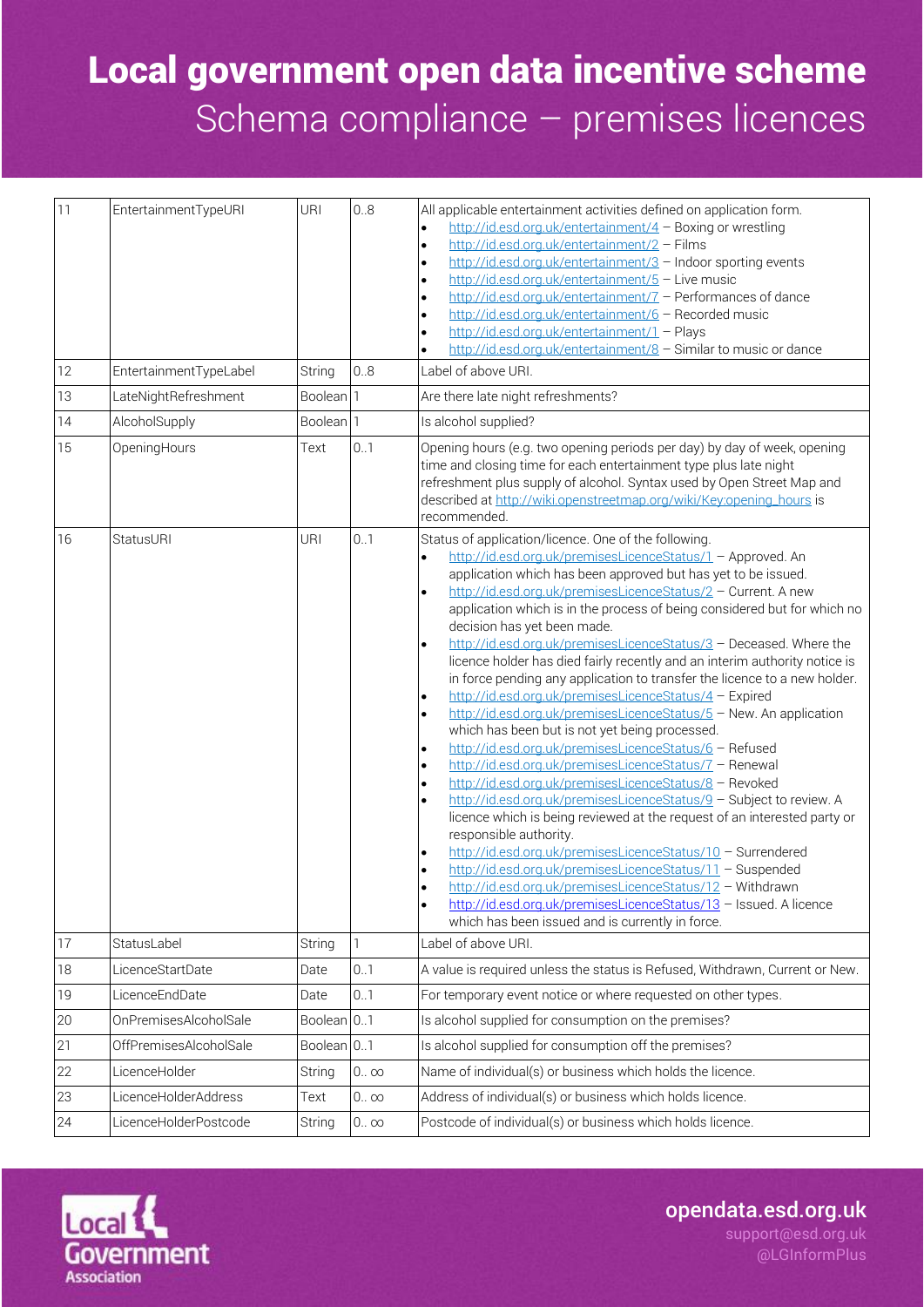| 25 | ApplicantTypeURI                    | URI           | 0.1       | Type of applicant. One of the following.<br>http://id.esd.org.uk/premisesLicenceApplicant/4 - Charity<br>http://id.esd.org.uk/premisesLicenceApplicant/5 - Educational<br>$\bullet$<br>establishment<br>http://id.esd.org.uk/premisesLicenceApplicant/6 - Health service body<br>$\bullet$<br>http://id.esd.org.uk/premisesLicenceApplicant/7 - Independent<br>$\bullet$<br>hospital<br>http://id.esd.org.uk/premisesLicenceApplicant/1 - Individual<br>$\bullet$<br>http://id.esd.org.uk/premisesLicenceApplicant/9 - Limited company<br>$\bullet$<br>http://id.esd.org.uk/premisesLicenceApplicant/12 - Other business<br>$\bullet$<br>http://id.esd.org.uk/premisesLicenceApplicant/10 - Partnership<br>$\bullet$<br>http://id.esd.org.uk/premisesLicenceApplicant/8 - Police force<br>٠<br>http://id.esd.org.uk/premisesLicenceApplicant/3 - Recognised club<br>$\bullet$<br>http://id.esd.org.uk/premisesLicenceApplicant/11 - Unincorporated<br>association |
|----|-------------------------------------|---------------|-----------|-------------------------------------------------------------------------------------------------------------------------------------------------------------------------------------------------------------------------------------------------------------------------------------------------------------------------------------------------------------------------------------------------------------------------------------------------------------------------------------------------------------------------------------------------------------------------------------------------------------------------------------------------------------------------------------------------------------------------------------------------------------------------------------------------------------------------------------------------------------------------------------------------------------------------------------------------------------------|
| 26 | ApplicantTypeLabel                  | String        | 0.1       | Label of above URI. This field is optional.                                                                                                                                                                                                                                                                                                                                                                                                                                                                                                                                                                                                                                                                                                                                                                                                                                                                                                                       |
| 27 | DesignatedPremisesSupervisor String |               | 0.1       | Name of designated premises supervisor (for alcohol licence).                                                                                                                                                                                                                                                                                                                                                                                                                                                                                                                                                                                                                                                                                                                                                                                                                                                                                                     |
| 28 | SupervisorLicenceNo                 | String        | 0.1       | Personal licence number of designated supervisor.                                                                                                                                                                                                                                                                                                                                                                                                                                                                                                                                                                                                                                                                                                                                                                                                                                                                                                                 |
| 29 | SupervisorAddress                   | Text          | 0.1       | Address of designated premises supervisor.                                                                                                                                                                                                                                                                                                                                                                                                                                                                                                                                                                                                                                                                                                                                                                                                                                                                                                                        |
| 30 | SupervisorPostcode                  | String        | 0.1       | Postcode of designated premises supervisor.                                                                                                                                                                                                                                                                                                                                                                                                                                                                                                                                                                                                                                                                                                                                                                                                                                                                                                                       |
| 31 | Conditions                          | Text          | $0\infty$ | Conditions attached to issuing of a licence.                                                                                                                                                                                                                                                                                                                                                                                                                                                                                                                                                                                                                                                                                                                                                                                                                                                                                                                      |
| 32 | DecisionDate                        | Date          | 0.1       | Date licence granted/refused.                                                                                                                                                                                                                                                                                                                                                                                                                                                                                                                                                                                                                                                                                                                                                                                                                                                                                                                                     |
| 33 | DecidedBy                           | <b>String</b> | 0.1       | Name of officer making decision on application.                                                                                                                                                                                                                                                                                                                                                                                                                                                                                                                                                                                                                                                                                                                                                                                                                                                                                                                   |
| 34 | LicenceURL                          | <b>URL</b>    | 0.1       | URL to further information, including opening hours and license type.                                                                                                                                                                                                                                                                                                                                                                                                                                                                                                                                                                                                                                                                                                                                                                                                                                                                                             |
| 35 | <b>UPRN</b>                         | String        | 0.1       | Unique Property Reference Number.                                                                                                                                                                                                                                                                                                                                                                                                                                                                                                                                                                                                                                                                                                                                                                                                                                                                                                                                 |
| 36 | GeoPointLicensingURL                | URL           | 0.1       | URL of any page that describes any licensing restrictions on using UPRN<br>values.                                                                                                                                                                                                                                                                                                                                                                                                                                                                                                                                                                                                                                                                                                                                                                                                                                                                                |

### 5. Row uniqueness

The combination of CaseReference and CaseDate (where these are not null) is expected to be unique within each Organisation. Where these fields are null, the case is considered to be open. Hence data consumers can delete rows with these fields null from previous datasets. Just rows with CaseReference and CaseDate specified can be appended to or updated in prior datasets.

### 6. Validations performed

Validations are performed in the technical review of submissions under the local open data incentive scheme.

Checks applied by the CSV Lint utility with the [JSON CSV schema](http://schemas.opendata.esd.org.uk/premiseslicences/PremisesLicences.json) are:

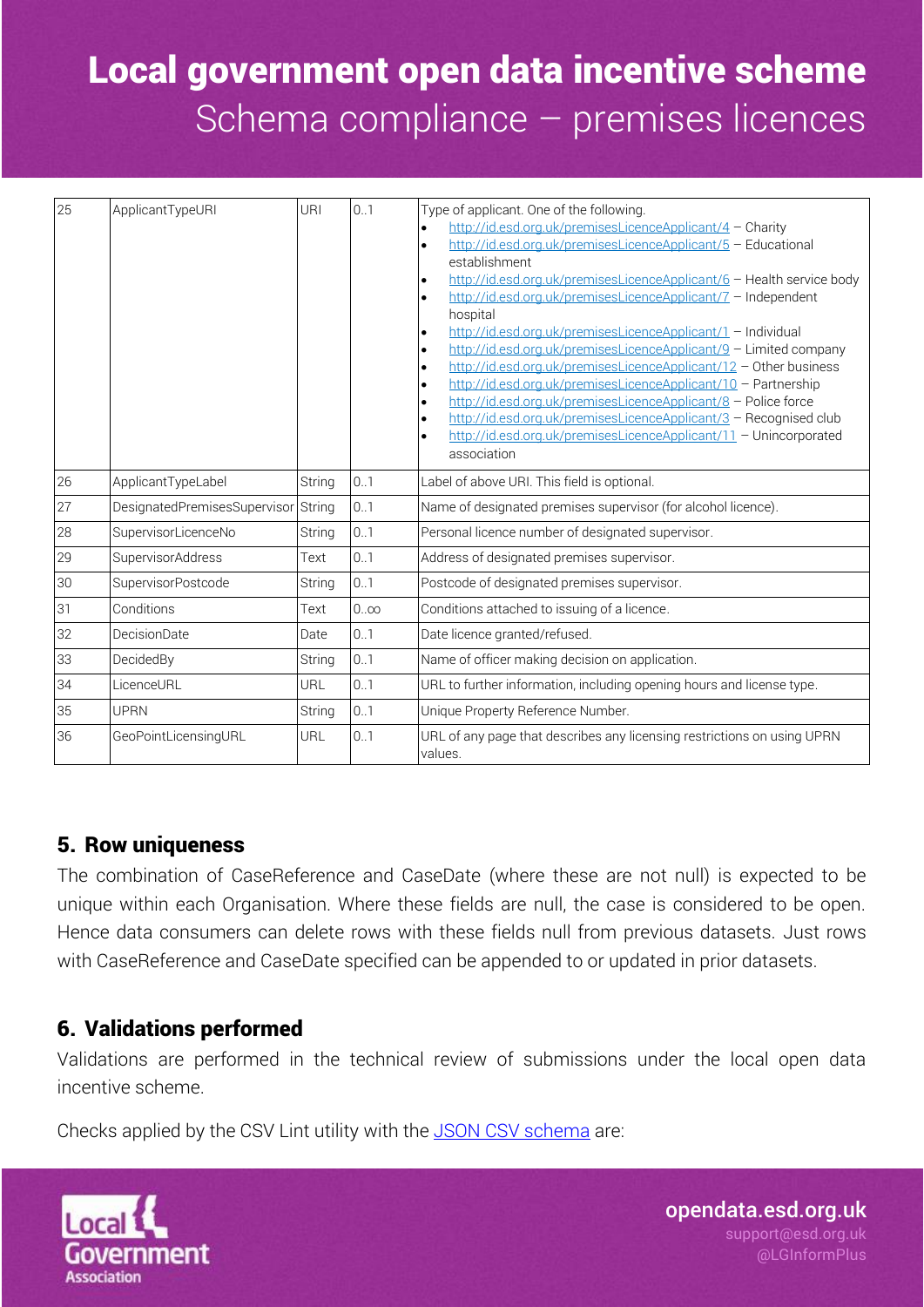- required fields are populated;
- maximum and minimum field lengths enforced;
- patterns match defined regular expressions (including URLs and email addresses);
- values from encoded lists are valid;
- URLs are correctly defined; and
- correct data types apply (e.g. dates in date field, numbers in numeric field).

In addition, ESD will automatically check:

- labels for URIs map to URIs (in general or via local text added by councils);
- URIs exist within appropriate URI sets and match labels specified;
- in separated lists of URIs, all are of valid format;
- dates are in the specific format and valid;
- CaseDate must be present if CaseReference is present and vice versa;
- the combination of CaseReference and CaseDate, if not null, is unique;
- limited number of comma separated items doesn't have too many values (e.g. EntertainmentTypeURI); and
- LicenceEndDate after LicenceStartDate where end date specified.

ESD will perform brief manual checks on the data content to check that values appear sensible.

### 7. Sample data

A sample of compliant CSV data provided by Hampshire County Council is here:

<http://schemas.opendata.esd.org.uk/PremisesLicences/example-premises-licences.csv>

### 8. Note for DataShare users

A DataShare definition file for planning application data is [provided here.](http://schemas.opendata.esd.org.uk/premiseslicences/PremisesLicences.xml) DataShare users can create a new dataset definition by importing this definition file. The definition will automatically impose the following rules.

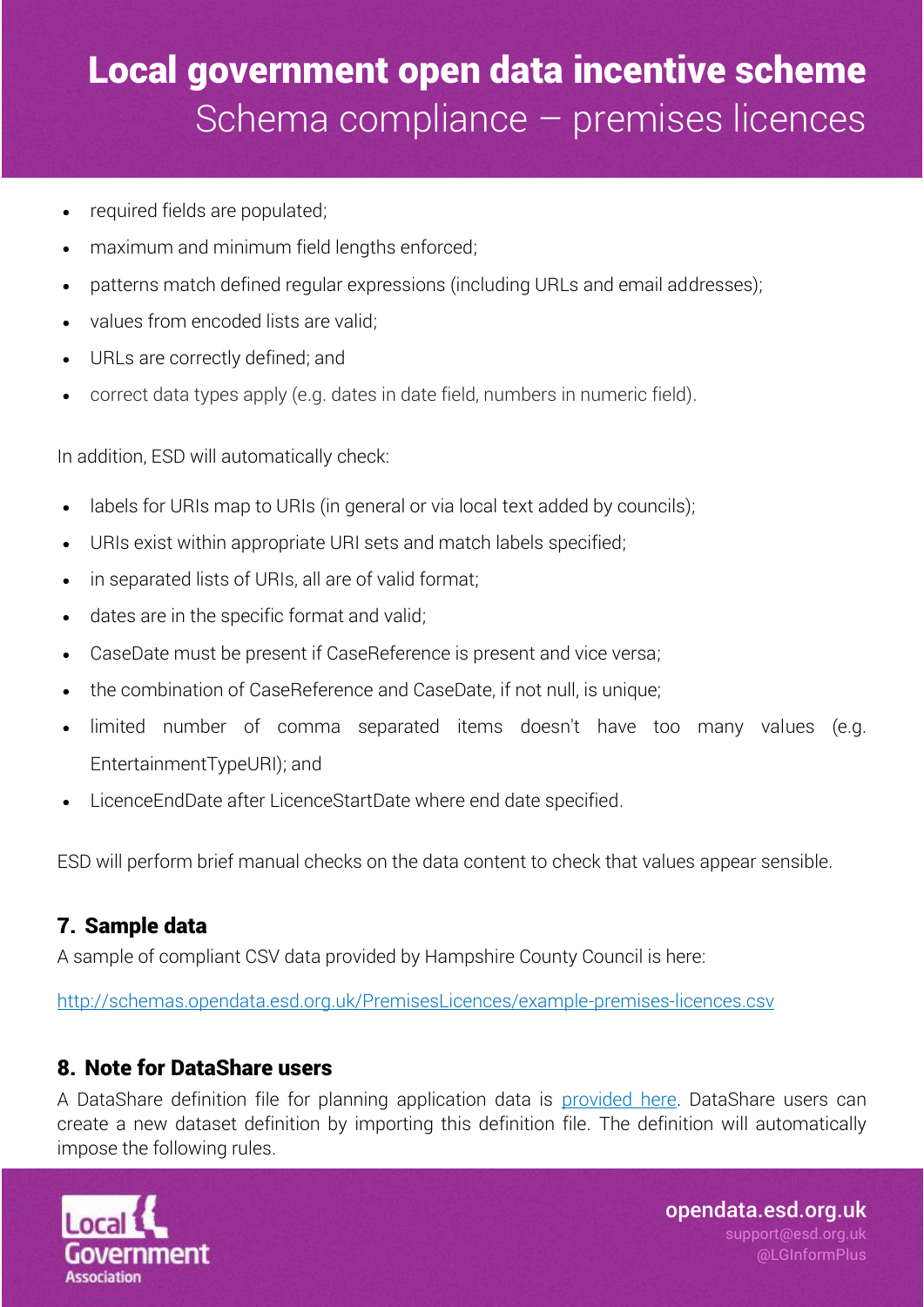- Required fields are populated.
- Maximum and minimum values enforced.
- Correct stub used for URI fields.
- Correct data type (e.g. dates in date field, numbers in numeric field).

### 9. Data openness and licensing

UPRNs are subject to Public Sector Mapping Agreement licensing as they are derived from the GeoPlace Address Gazetteer. Please, follow the guidance for end user licences on: [http://www.ordnancesurvey.co.uk/business-and-government/help-and-support/public](http://www.ordnancesurvey.co.uk/business-and-government/help-and-support/public-sector/guidance/licences.html)[sector/guidance/licences.html.](http://www.ordnancesurvey.co.uk/business-and-government/help-and-support/public-sector/guidance/licences.html)

The PSMA licence does not meet the requirements of the open licence and therefore the ODI certificate [\(https://certificates.theodi.org](https://certificates.theodi.org/)). To comply with an ODI certificate, remove the derived data from the dataset and publish it under an open licence

In addition, please, provide any further evidence about restricted access control or exemption requests in the comments box and upon request make available a dataset that meets the requirements of the PSMA.

When you publish your metadata on data.agov.uk we recommend including the following statement:

"A full dataset version including the UPRN derived from GeoPlace Address Gazetteer can only be released for using the data to respond to, or interact with the Licensor to deliver or support the delivery of the Licensor's Core Business due to licensing restrictions under a PSMA end user licence [http://www.ordnancesurvey.co.uk/business-and-government/public](http://www.ordnancesurvey.co.uk/business-and-government/public-sector/mapping-agreements/end-user-licence.html)[sector/mapping-agreements/end-user-licence.html.](http://www.ordnancesurvey.co.uk/business-and-government/public-sector/mapping-agreements/end-user-licence.html)

If you wish to use this data for any other purpose other than supporting the delivery of the Licensor's Core Business, then you should contact Ordnance Survey via <https://www.ordnancesurvey.co.uk/contact/> or telephone [03456](tel:03456050505) 05 05 05 to discuss how they can help you with your requirements"